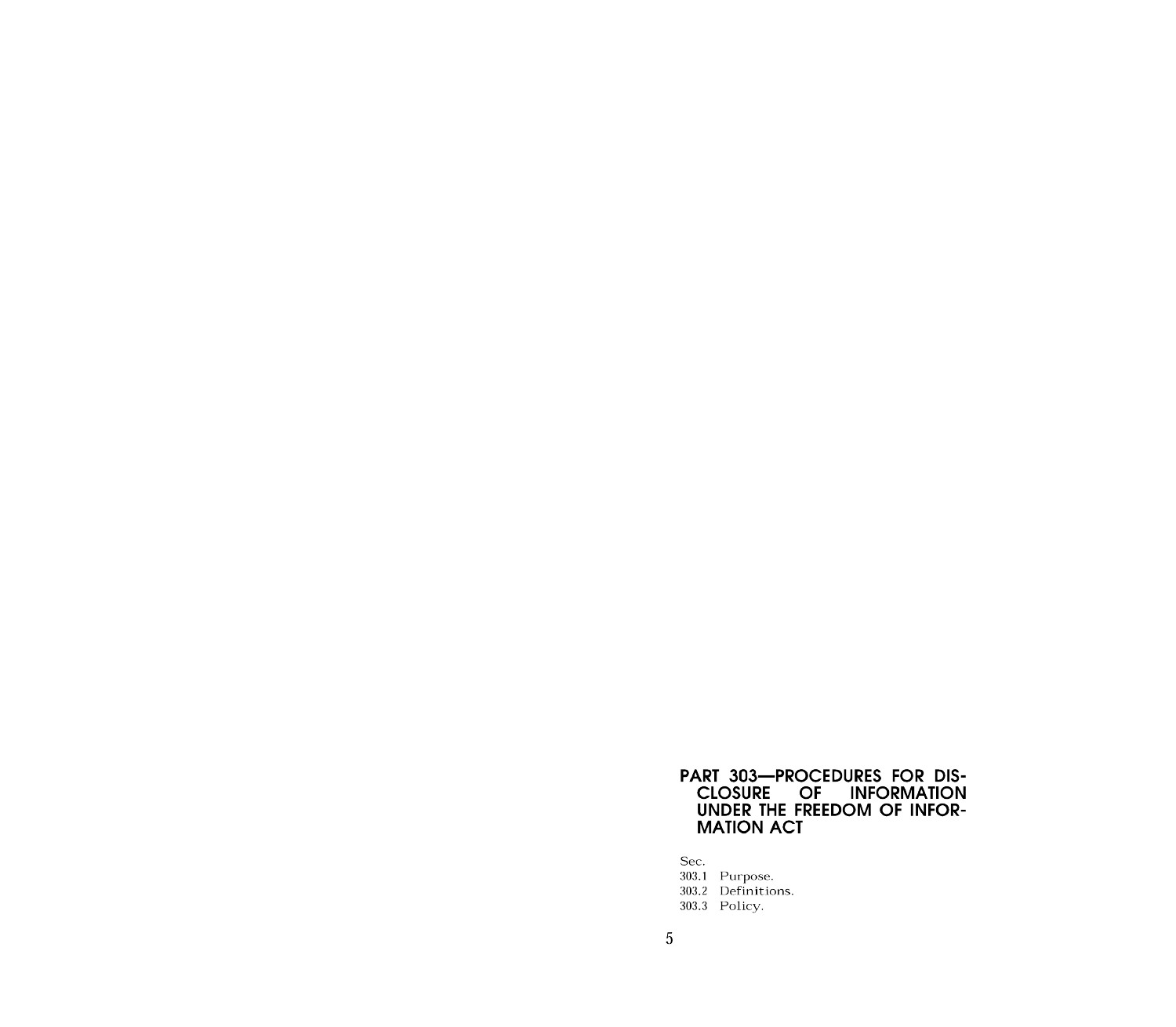# **PART 301—PUBLIC ACCESS TO CLASSIFIED MATERIAL**

Sec.

301.1 Introduction.

301.2 Requests for mandatory declassification review.

301.3 Action on requests for declassification review.

AUTHORITY: E.O. 12356, 43 FR 14874 dated April 2, 1982.

SOURCE: 49 FR 13692, Apr. 6, 1984, unless otherwise noted.

## **§ 301.1 Introduction.**

The following regulations implement Executive Order 12356 and provide guidance for members of the public desiring a review for declassification of a document of the Peace Corps.

#### **§ 301.2 Requests for mandatory declassification review.**

(a) All information originally classified by the Peace Corps shall be subject to review for declassification.

(b) Requests for review of such information for declassification shall be in writing, addressed to the Peace Corps Director of Security, Peace Corps, Washington, DC 20526, and reasonably describe the information sought with sufficient specificity to enable its location with a reasonable amount of effort. Only requests made by a United States citizen or a permanent resident alien, a Federal agency or a State or local government will be considered.

(c) Requests relating to information, either derivatively classified by the Peace Corps or originally classified by another agency but in the possession of the Peace Corps, shall be forwarded, together with a copy of the record, to the originating agency. The transmittal may contain in Peace Corps recommendation for action.

## **§ 301.3 Action on requests for declassification review.**

(a) The Director of Security shall present each request for declassification to the Peace Corps Classification Review Committee, which shall consist of the Associate Director for International Operations, the Associate Director for Management and the General Counsel, or their designees, together with his or her recommendation for action.

(b) Every effort will be made to complete action on each request within 60 days of receipt thereof.

(c) Information shall be declassified or downgraded as soon as national security considerations permit. If the Classification Review Committee determines that the material for which review is requested no longer requires this protection, it shall be declassified and made available to the requester unless withholding is otherwise authorized by law.

(d) If the Peace Corps Classification Review Committee determines that requested information must remain classified, the requester shall be given prompt notice of the decision and, if possible, a brief explanation of why the information cannot be declassified.

(e) The Peace Corps may refuse to confirm or deny the existence or nonexistence of requested information whenever the fact of its existence or non-existence is itself classified under E.O. 12356.

(f) A requester may appeal a refusal to declassify information to the Director of the Peace Corps, or the Director's designee. Appeals shall be in writing, addressed to the Director of the Peace Corps, Washington, DC 20526, and shall briefly state the reasons why the requester believes that the Peace Corps Classification Review Committee decision is in error. Appeals must be submitted within 30 days after receipt of notice of the Classification Review Committee decision. The decision of the Peace Corps Director, or designee, will be based on the entire record, and will be rendered in writing within 60 days after receipt of an appeal. The decision of the Director or Director's designee is the final Peace Corps action on a request.

# **PART 303—PROCEDURES FOR DIS-INFORMATION UNDER THE FREEDOM OF INFOR-MATION ACT**

Sec. 303.1 Purpose.

- 303.2 Definitions.
- 303.3 Policy.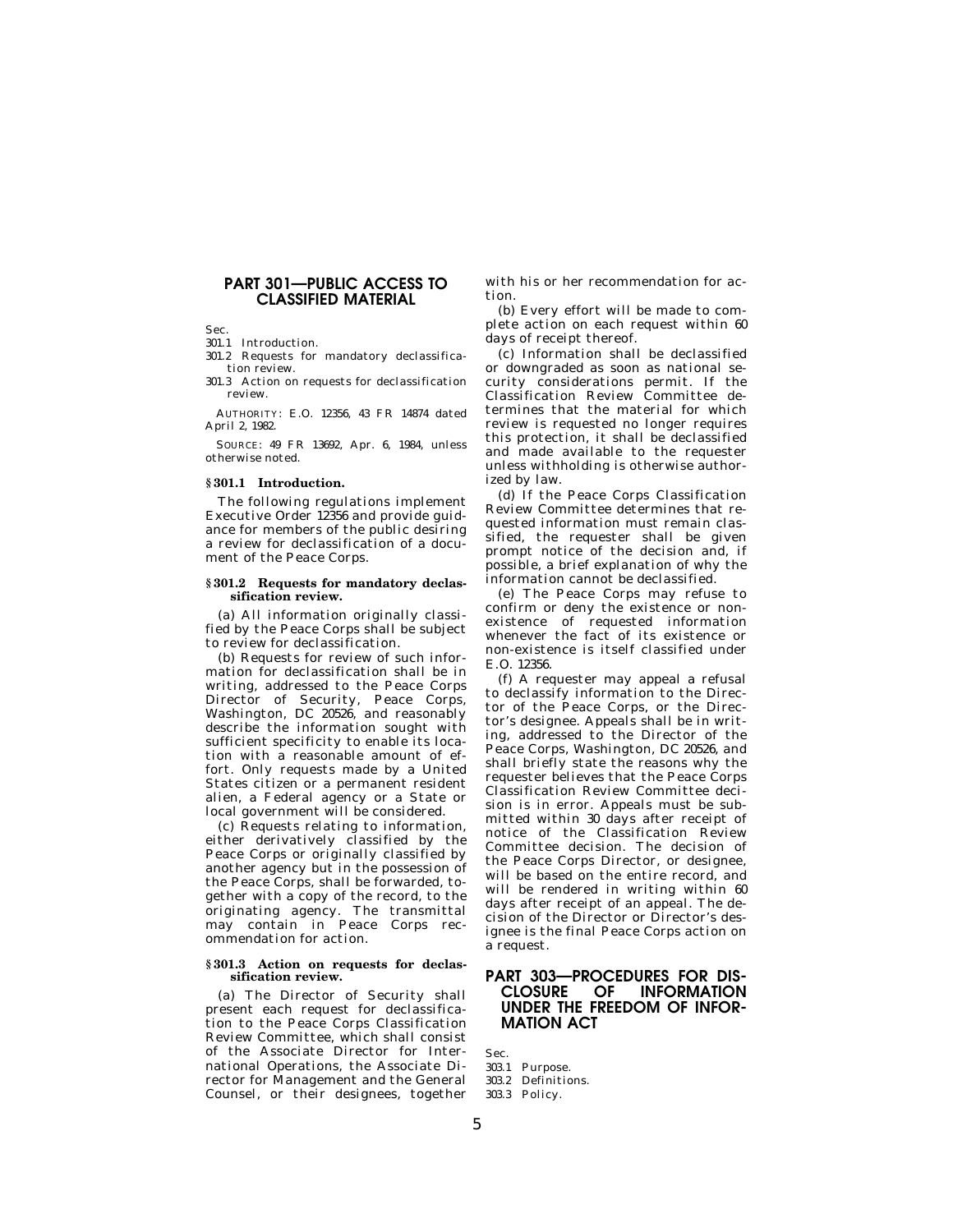303.4 Records published in the FEDERAL REGISTER.

- 303.5 Public reading room.
- 303.6 Procedures for use of public reading room.
- 303.7 Index of records.
- 303.8 Requests for records.
- 303.9 Exemptions for withholding records. 303.10 Responsibilities and authorities.
- 303.11 Denials.
- 303.12 Appeals.
- 303.13 Fees.
- 303.14 Procedures for responding to a subpoena.

AUTHORITY: 5 U.S.C. 552; 22 U.S.C. 2501, et. seq.; E.O. 12137, 44 FR 29023, 3 CFR, 1979 Comp., p. 389; E.O. 12600, 52 FR 23781, 3 CFR, 1987 Comp., p. 235.

SOURCE: 68 FR 66008, Nov. 25, 2003, unless otherwise noted.

## **§ 303.1 Purpose.**

This part sets out the rules and procedures the Peace Corps follows in making records available to the public under the Freedom of Information Act (FOIA).

## **§ 303.2 Definitions.**

As used in this part—

(a) *Commercial use request* means a request from or on behalf of one who seeks information for a use or purpose that furthers the commercial, trade, or profit interests of the requester or the person on whose behalf the request is .<br>made. In determining whether a requester has made a commercial use request, the Peace Corps will look to the use to which a requester will put the documents requested. When the Peace Corps has reasonable cause to doubt the requester's stated use of the records sought, or where the use is not clear from the request itself, it will seek additional clarification before assigning the request to a category.

(b) *Duplication* means the process of making a copy of a record requested pursuant to this part. Such copies can take the form of paper copy, microform, audio-visual materials, or machine readable electronic documents, among others.

(c) *Educational institution* means a preschool, a public or private elementary or secondary school, an institution of undergraduate or graduate higher education, or an institution of professional or vocational education

**§ 303.1 22 CFR Ch. III (4–1–05 Edition)** 

which operates a program or programs of scholarly research.

(d) *Non-commercial scientific institution*  means an institution that is not operated on a ''commercial'' basis and which is operated solely for the purpose of conducting scientific research, the results of which are not intended to promote any particular product or industry.

(e) *OIG records* means those records as defined generally in this section which originated with or are in the possession and control of the Office of Inspector General (OIG) of the Peace Corps which have been compiled for law enforcement, audit, and investigative functions and/or any other purpose authorized under the IG Act of 1978, as amended.

(f) *Records* means books, papers, maps, photographs, or other documentary materials, regardless of whether the format is physical or electronic, made or received by the Peace Corps in connection with the transaction of Peace Corps' business and preserved by the Peace Corps as evidence of the organization, functions, policies, decisions, procedures, operations, or other activities of the Peace Corps, or because of the informational value of data in them. The term does not include, *inter alia,* books, magazines, or other materials acquired solely for library purpose, or that are otherwise publicly available.

(g) *Representative of the news media*  means any person actively gathering news for an entity that is organized and operated to publish or broadcast news to the public. The term ''news'' means information that is about current events or that would be of current interest to the public. Examples of news media entities include television or radio stations broadcasting to the public at large and publishers of periodicals (but only in those instances when they can qualify as disseminators of ''news'') who make their products available for purchase or subscription by the general public. These examples are not intended to be all-inclusive. Moreover, as traditional methods of news delivery evolve (*e.g.,* electronic dissemination of newspapers through telecommunications services), such alternative media would be included in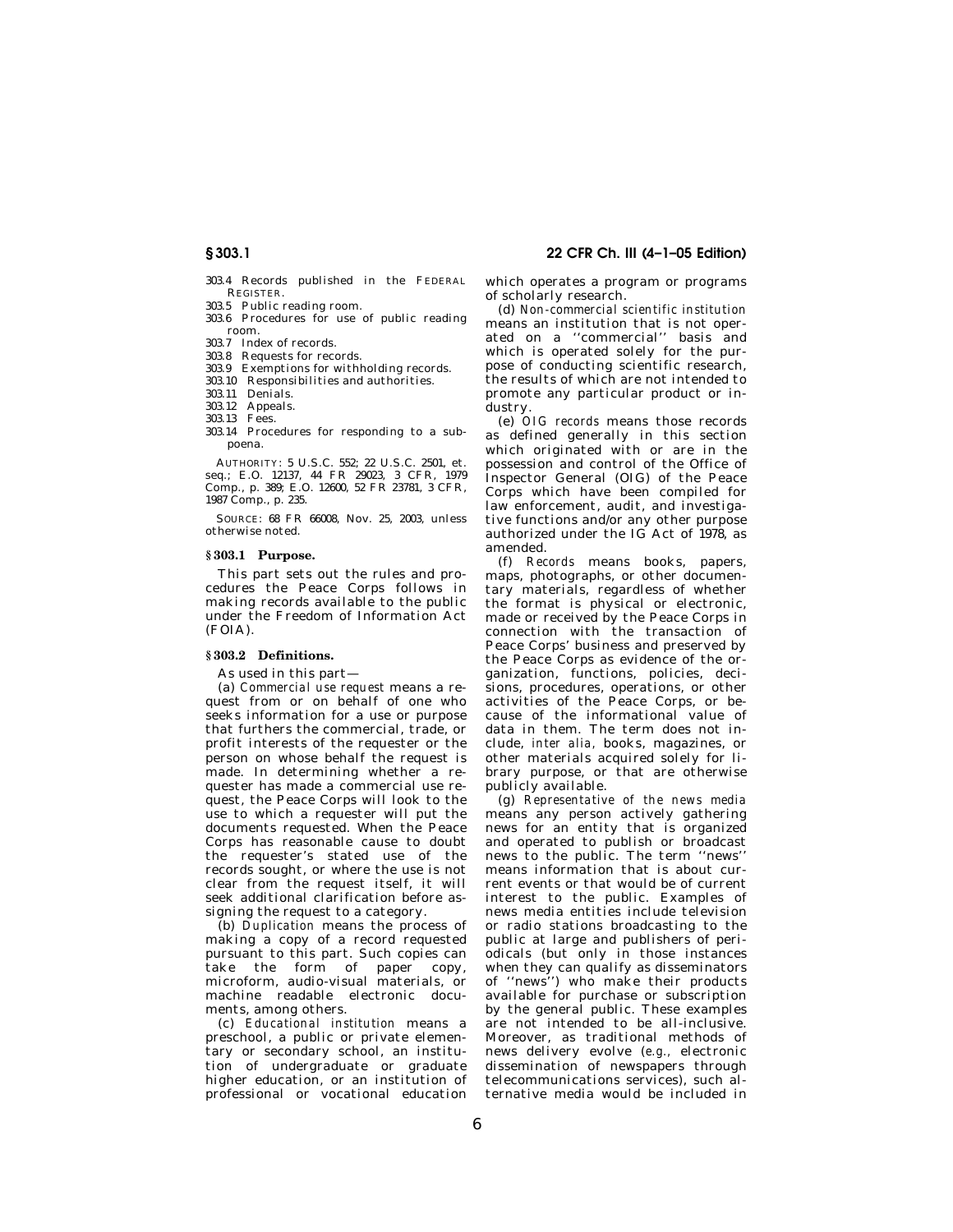this category. In the case of ''freelance'' journalists, they will be regarded as working for a news organization if they can demonstrate a solid basis for expecting publication through that organization, even though not actually employed by it.

(h) *Review* means the process of examining a document located in response to a request to determine whether any portion of such document is exempt from disclosure. It also includes processing any such document for disclosure. Review does not include time spent resolving general legal or policy issues regarding the application of exemptions.

(i) *Search* means the process of looking for and retrieving records that are responsive to a request for records. It includes page-by-page or line-by-line identification of material within documents and also includes reasonable efforts to locate and retrieve information from records maintained in electronic form or format. Searches may be conducted manually or by automated means and will be conducted in the most efficient and least expensive manner. If the Agency cannot identify the requested records after a 2 hour search, it can determine that the records were not adequately described and ask the requester to provide a more specific request.

#### **§ 303.3 Policy.**

The Peace Corps will make its records concerning its operations, activities, and business available to the public consistent with the requirements of the FOIA. Records exempt from disclosure under the FOIA may be made available at the discretion of the Peace Corps.

## **§ 303.4 Records published in the Federal Register.**

The Peace Corps publishes its notices and substantive regulations in the FED-ERAL REGISTER. It also publishes information on its basic structure and operations necessary to inform the public how to deal effectively with the Peace Corps in the *United States Government Manual,* a special publication of the FEDERAL REGISTER. The Peace Corps will make reasonable efforts to currently update such information, which

includes information on Peace Corps' location and functions, and how the public may obtain information or forms, or make submittals or requests. The Peace Corps' published regulations are at 22 CFR Chapter III.

# **§ 303.5 Public reading room.**

(a) The Peace Corps will maintain a public reading room at its headquarters at 1111 20th Street, NW., Washington, DC 20526. This room will be supervised and will be open to the public during Peace Corps' regular business hours for inspecting and copying records described in paragraph (b) of this section.

(b) Subject to the limitation stated in paragraph (c) of this section, the following records will be made available in the public reading room:

(1) All final public opinions, including concurring and dissenting opinions, and orders issued in the adjudication of cases that involve the Peace Corps;

(2) Statements of policy and interpretations adopted by the Peace Corps that are not published in the FEDERAL REGISTER;

(3) Administrative staff manuals and instructions to the staff that affect the public;

(4) Copies of records, regardless of form or format, released to any person in response to a public request for records which the Peace Corps determines are likely to become subject to subsequent requests for substantially the same records, and a general index of such records;

(5) The index required by §303.7; and

(6) Other records the Peace Corps has determined are of general interest to members of the public in understanding activities of the Peace Corps or in dealing with the Peace Corps in connection with those activities.

(c) Certain records otherwise required by FOIA to be available in the public reading room may be exempt from mandatory disclosure pursuant to §552(b) of the FOIA. Such record will not be made available in the public reading room. Other records maintained in the public reading room may be edited by the deletion of identifying details concerning individuals to prevent a clearly unwarranted invasion of personal privacy. In such cases, the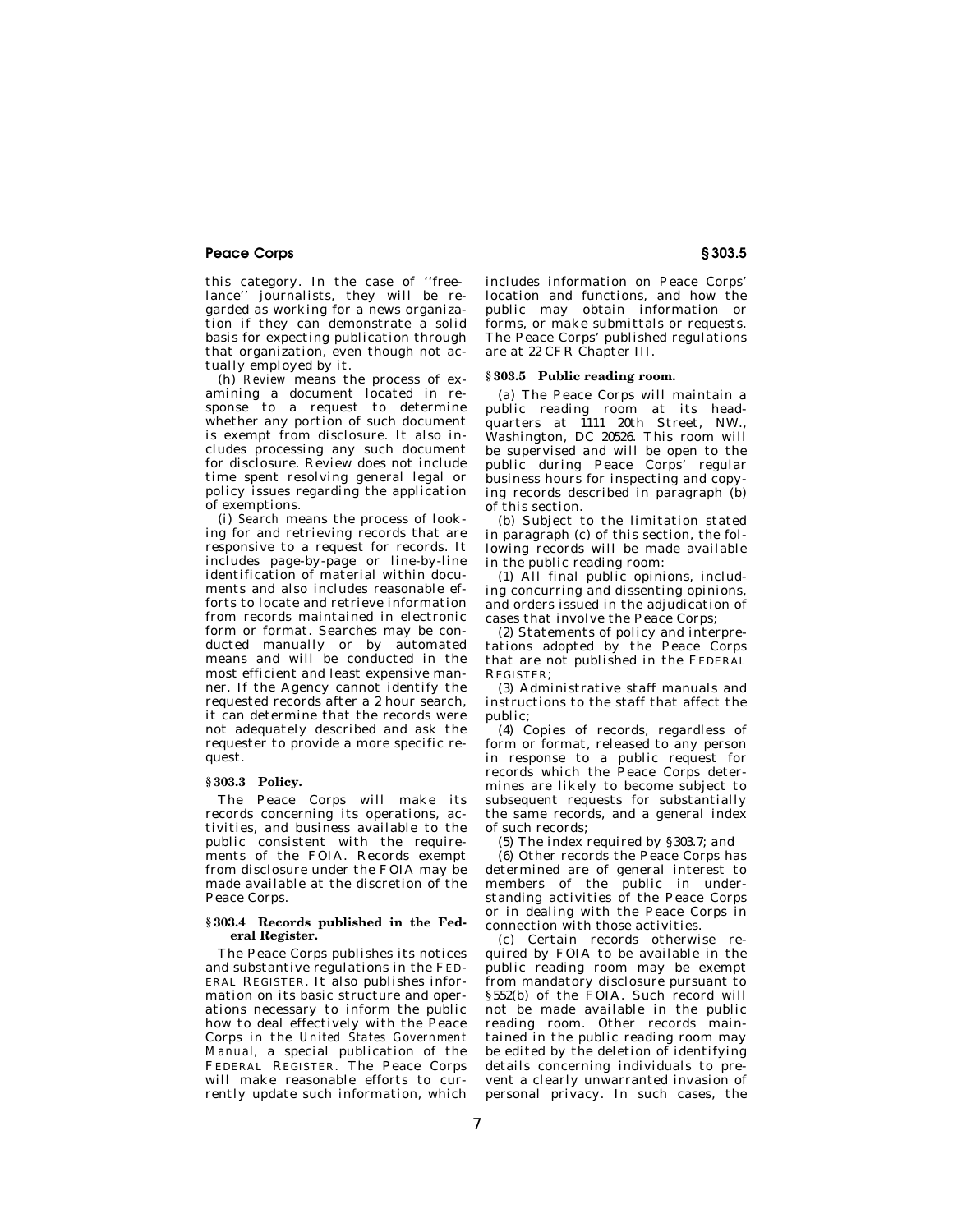record shall have attached to it an explanation of the deletion. The extent of the deletion shall be indicated, unless doing so would harm an interest protected by the exemption under which the deletion is made. It technically feasible, the extent of the deletion shall be indicated at the place in the record where the deletion was made.

(d) *Electronic reading room.* Records required by the FOIA to be maintain and made available in the public reading room created by the Peace Corps on or after November 1, 1996, shall be made available electronically.

(e) Most electronic public reading room records will also be made available to the public on the Peace Corps Web site at *http://www.peacecorps.gov.* 

## **§ 303.6 Procedures for use of public reading room.**

Any member of the public may inspect or copy records described in §303.5(b) in the public reading room during regular business hours. Because it will sometimes be impossible to produce records or copies of records on short notice, a person who wishes to inspect or copy records shall arrange a time in advance, by telephone or letter request made to the Peace Corps FOIA Officer. Persons submitting request by telephone will be notified whether a written request would be advisable to aid in the identification and expeditious processing or the records sought. Written request should identify the records sought in the manner described in §303.8(b) and should request a specific date for inspecting the records. The requester will be advised as promptly as possible if, for any reason, it may not be possible to make the records sought available on the date requested.

## **§ 303.7 Index of records.**

The Peace Corps will maintain a current index identifying any matter within the scope of  $\S 303.4$  or  $\S 303.5(b)(1)$ through (5). The index will be maintained and made available for public inspection and copying at the Peace Corps' headquarters in Washington, DC. The cost of a copy of the index will not exceed the standard charge for duplication set out in §303.13(e). The

# **§ 303.6 22 CFR Ch. III (4–1–05 Edition)**

Peace Corps will also make the index available on its public Web site.

# **§ 303.8 Requests for records.**

(a) Except for records required by the FOIA to be published in the FEDERAL REGISTER or to be made available in the public reading room, Peace Corps records will be made promptly available, upon request, to any person in accordance with this section, unless it is determined that such records should be withheld and are exempt form mandatory disclosure under the FOIA.

(b) *Requests.* Requests for records under this section shall be made in writing, shall include the signature of the requester, and the envelope and the letter shall be clearly marked ''Freedom of Information Request.'' No email requests will be accepted. All such requested shall be addressed to the FOIA Officer. Requests by letter shall use the address given in  $\S 303.5(a)$ . Any request not marked and addressed as specified in this paragraph will be so marked by Peace Corps personnel as soon as it is properly identified, and will be forwarded immediately to the FOIA Officer. A request improperly addressed will not be deemed to have been received for purposes of the time period set out in paragraph (h) of this section until it has been received by the FOIA Officer. Upon receipt of an improperly addressed request, the FOIA Officer shall notify the requester of the date on which the time period began. The request shall be stamped 'received'' on the date it is received by the FOIA Office.

(c) A request must reasonably describe the records requested so that employees of the Peace Corps who are familiar with the subject area of the request are able, with a reasonable amount of effort, to determine which particular records are within the scope of the request. If it is determined that a request does not reasonably describe the records sought, the requester shall be so informed and provided an opportunity to confer with Peace Corps personnel in order to attempt to reformulate the request in a manner that will meet the needs of the requester and the requirements of this paragraph. If the Agency cannot identify the requested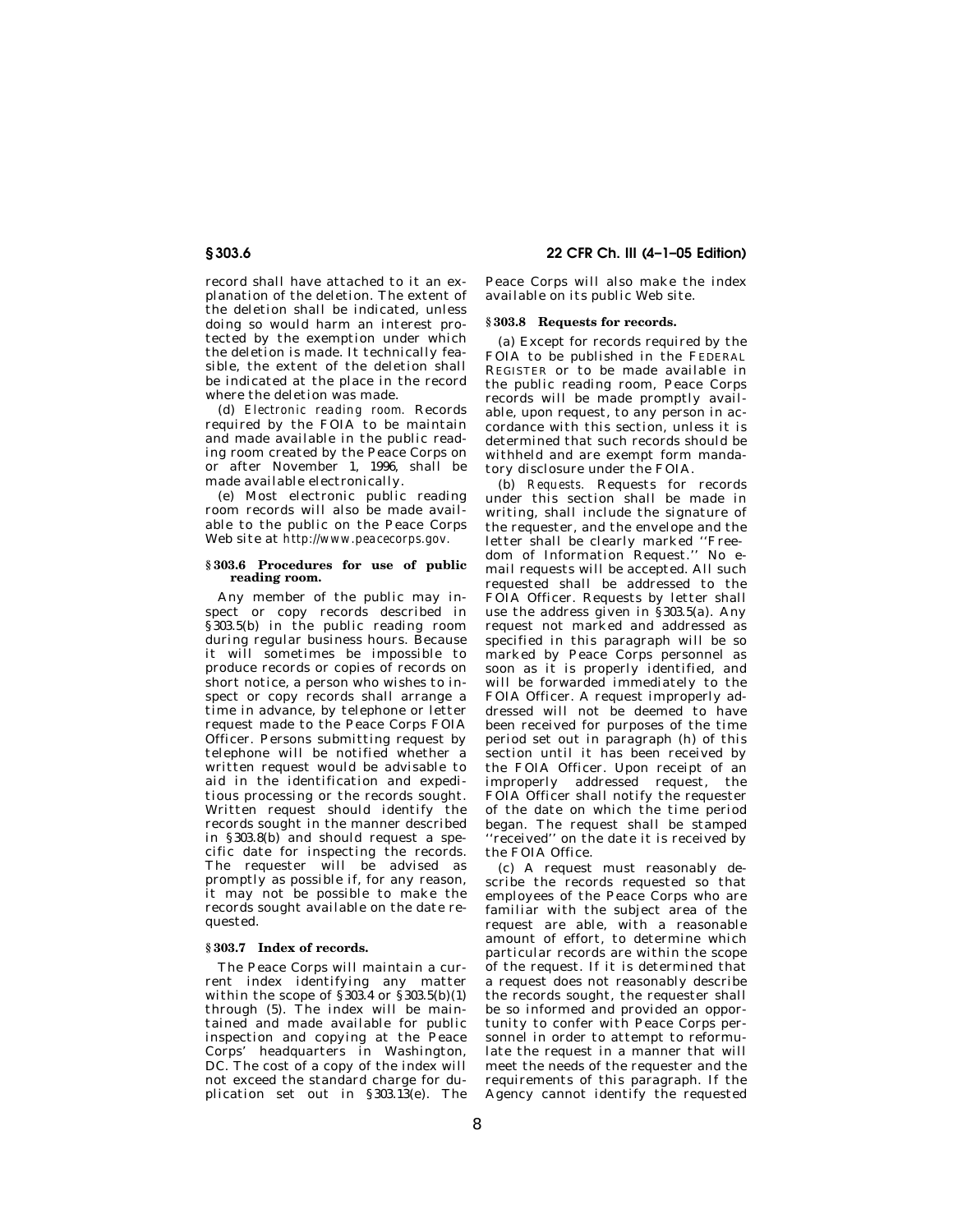records after a 2 hour search, it can determine that the records were not adequately described and ask the requester to provide a more specific request.

(d) To facilitate the location of records by the Peace Corps, a requester should try to provide the following kinds of information, if known;

(1) The specific event or action to which the record refers;

(2) The unit or program of the Peace Corps which may be responsible for or may have produced the record;

(3) The date of the record or the date or period to which it refers or relates;

(4) The type of record, such as an application, a particular form, a contract, or a report;

(5) Personnel of the Peace Corps who may have prepared or have knowledge of the record; or

(6) Citations to newspapers or publications which have referred to the record.

(e) The Peace Corps is not required to create a record or to perform research to satisfy a request.

(f) Any request for a waiver or reduction of fees should be included in the FOIA request, and any such request should indicate the grounds for a waiver or reduction of fees, as set out in §303.13(f). The Peace Corps shall respond to such request as promptly as possible.

(g) *Format.* The Peace Corps will provide records in the form or format indicated by the requester to the extent such records are readily reproducible in the requested form or format.

(h) *Initial response/delays.* (1) The FOIA Officer, upon request for any records made in accordance with this section, except in the case of a request for OIG records, shall make an initial determination of whether to comply with or deny such request and dispatch such determination to the requester within 20 business days after receipt of such request, except for unusual circumstances, in which case the time limit may be extended for up to 10 business days by written notice to the requester setting forth the reasons for such extension and the date on which a determination is expected to be dispatched.

(2) If the FOIA Officer determines that a request or portion thereof is for OIG records, the FOIA Officer shall promptly refer the request or portion thereof to the OIG and send notice of such referral to the requester. In such case, the OIG FOIA Officer shall make an initial determination of whether to comply with or deny such request and dispatch such determination to the requester within 20 business days after receipt of such request, except for unusual circumstances, in which case the time limit may be extended for up to 10 business days by written notice to the requester setting forth the reasons for such extension and the date on which a determination is expected to be dispatched. If for any reason, a request for Agency information goes directly to the OIG rather than through the FOIA Officer, the OIG shall provide notice to the FOIA Officer of its receipt of the request. The FOIA Office and the OIG should normally consult with each other whenever they receive requests for the same or similar records.

(3) *Unusual circumstances.* As used in this part, ''unusual circumstances'' are limited to the following, but only to the extent reasonably necessary for the proper processing of the particular request:

(i) The need to search for and collect the requested records from components or locations that are separate from the office processing the request;

(ii) The need to search for, collect, and appropriately examine a voluminous amount of separate and distinct records which are demanded in a single request; or

(iii) The need for consultation, which shall be conducted with all practicable speed, with another agency or organization having a substantial interest in the determination of the request or among two or more components of the Peace Corps having a substantial subject matter interest therin.

(i) If a request is particularly broad or complex so that it cannot be completed within the time periods stated in paragraph (h) of this section, the Peace Corps may ask the requester to narrow the request or agree to an additional delay.

(j) When no determination can be dispatched within the applicable time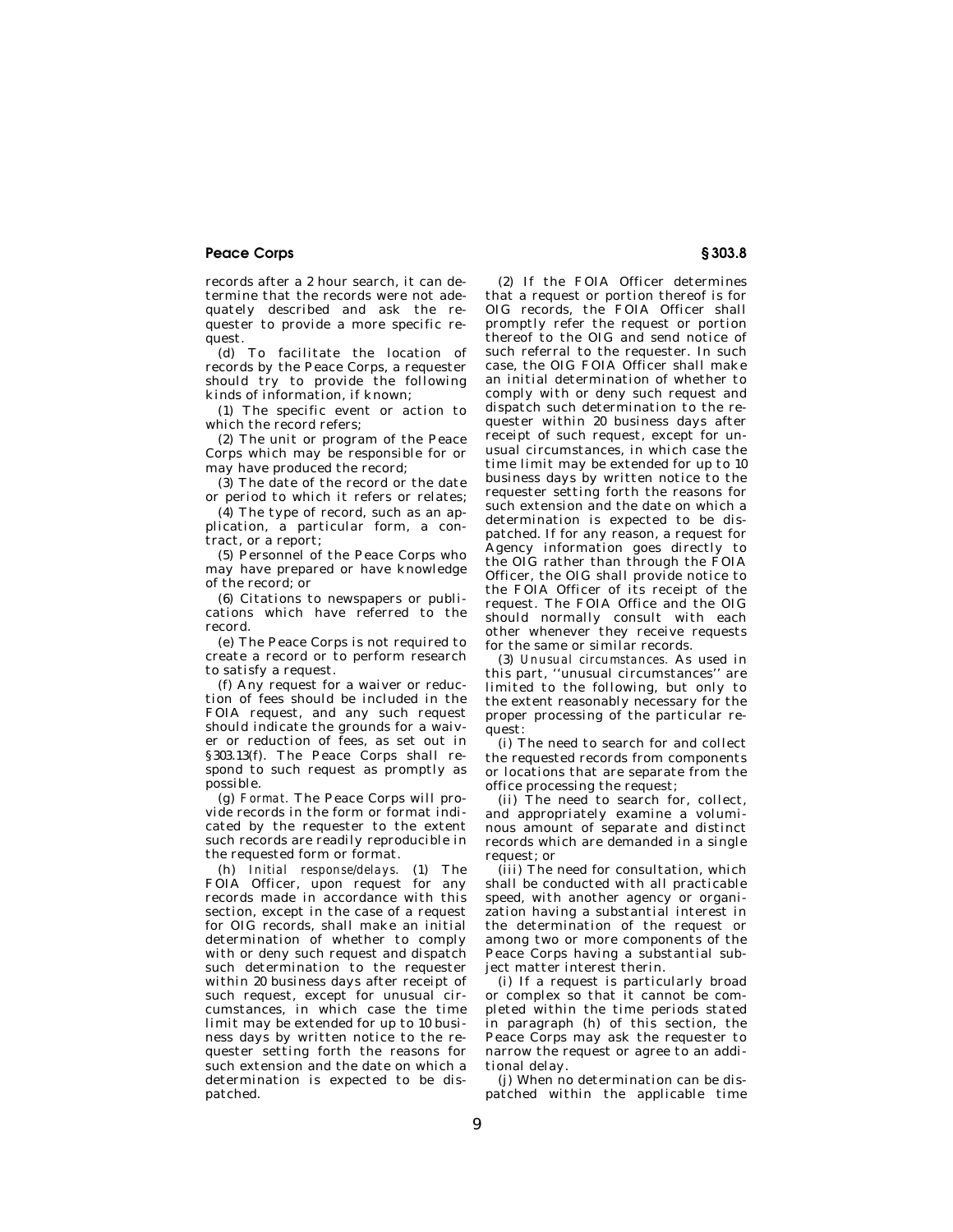# **§ 303.9 22 CFR Ch. III (4–1–05 Edition)**

limit, the FOIA Officer or the OIG FOIA Officer shall inform the requester of the reason for the delay, the date on which a determination may be expected to be dispatched, and the requester's right to treat the delay as a denial and to appeal to the Associate Director for the Office of Management or the Inspector General, in accordance with §303.12. If no determination has been dispatched by the end of the 20 day period, or the last extension thereof, the requester may deem the request denied, and exercise a right of appeal in accordance with §303.12. The FOIA Officer or the OIG FOIA Officer may ask the requester to forego an appeal until a determination is made.

(k) After it has been determined that a request will be granted, the responsible official will act with due diligence in providing a prompt response.

(l) *Expedited treatment.* (1) Requests and appeals will be taken out of order and given expedited treatment whenever the requester demonstrates a compelling need. A compelling need means:

(i) Circumstances in which the lack of expedited treatment could reasonably be expected to pose an imminent threat to the life or physical safety of an individual;

(ii) An urgency to inform the public about an actual or alleged Peace Corps or Federal government activity and the request is made by a person primarily engaged in disseminating information;

(iii) The loss of substantial due process rights; or

(iv) a matter of widespread and exceptional media interest in which there exist possible questions about the Peace Corps' or the Federal government's integrity which affect public confidence.

(2) A request for expedited processing may be made at the time of the initial request for records or at any later time. For a prompt determination, a request for expedited processing must be properly addressed and marked and received by the Peace Corps pursuant to paragraph (b) of this section.

(3) A requester who seeks expedited processing must submit a statement demonstrating a compelling need that is certified by the requester to be true and correct to the best of that person's knowledge and belief, explaining in detail the basis for requesting expedited processing.

(4) Within ten business days of its receipt of a request for expedited processing, the FOIA Officer or the OIG FOIA Officer shall decide whether to grant the request and shall notify the requester of the decision. If a request for expedited treatment is granted, the request shall be given priority and shall be processed as soon as practicable. If a request for expedited processing is denied, any appeal of that decision shall be acted on expeditiously by the Peace Corps.

(5) Appeals shall be made to the Associate Director for the Office of Management, who shall respond within 10 business days of receipt of the appeal.

## **§ 303.9 Exemptions for withholding records.**

(a) The Peace Corps may withhold a requested record from public disclosure only if the record fits within one or more of the following FOIA exemptions:

(1) Matter specifically authorized under criteria established by an Executive Order to be kept secret in the interest of national defense or foreign policy and is in fact properly classified pursuant to such Executive Order;

(2) Matter which is related solely to the internal personnel rules and practices of the Peace Corps;

(3) Matter which is specifically exempted from disclosure by statute (other than exemptions under FOIA at 5 U.S.C. 552(b)), provided that such statute requires that the matter be withheld from the public in such a manner as to leave no discretion on the issue, or establishes particular criteria for withholding, or refers to particular types of matters to be withheld;

(4) Trade secrets and commercial or financial information obtained from a person and privileged or confidential;

(5) Inter-agency or intra-agency memoranda or letters which would not be available by law to a party other than an agency in litigation with the Peace Corps;

(6) Personnel and medical files and similar files, the disclosure of which would constitute a clearly unwarranted invasion of personal privacy;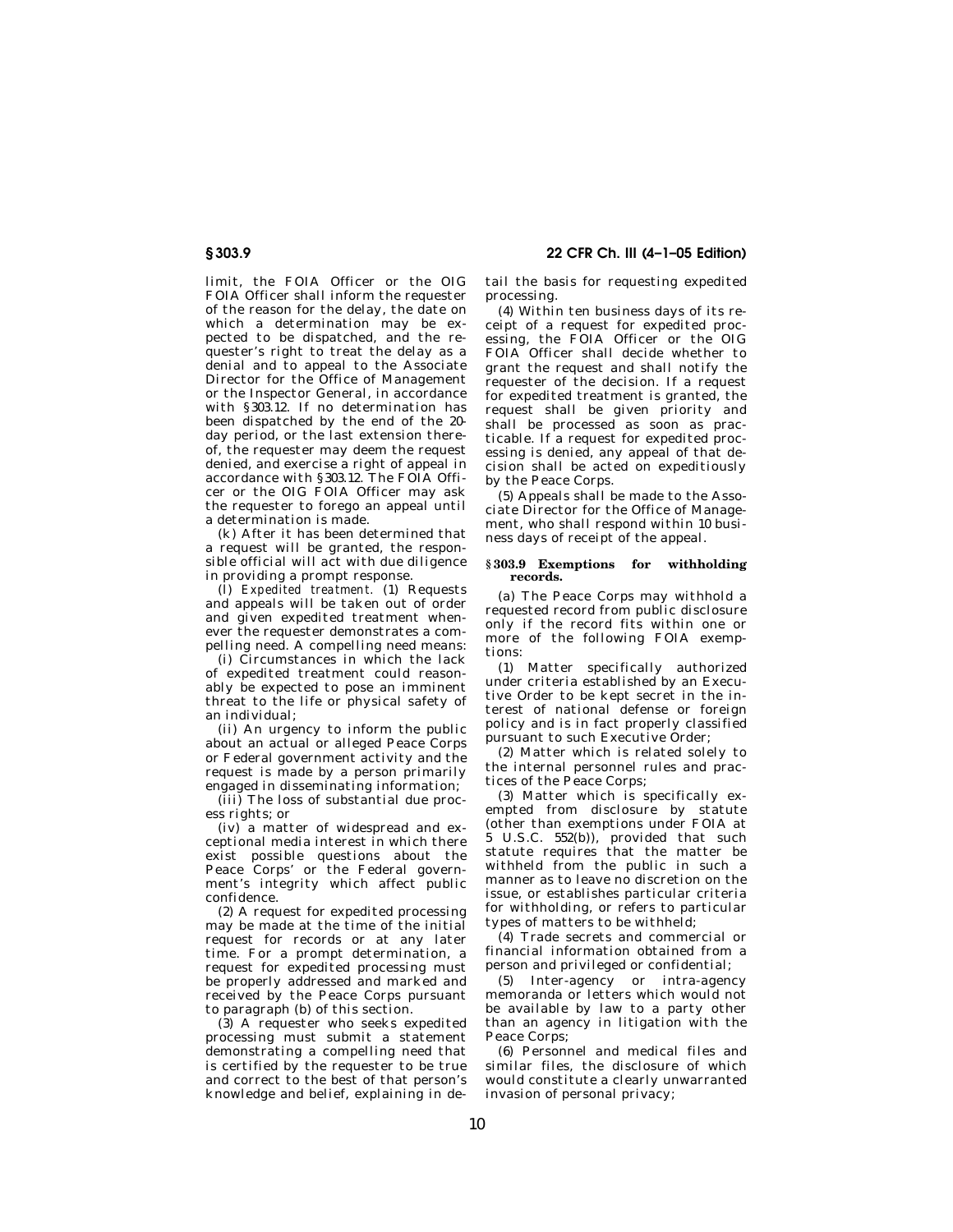(7) Records or information compiled for law enforcement purposes including enforcing the Peace Corps Act or any other law, but only to the extent that the production of such law enforcement records or information:

(i) Could reasonably be expected to interfere with enforcement proceedings;

(ii) Would deprive a person or a recipient of a right to a fair trial or an impartial adjudication;

(iii) Could reasonably be expected to constitute an unwarranted invasion of personal privacy;

(iv) Could reasonably be expected to disclose the identity of a confidential source, including a State, local, or foreign agency or authority or any private institution which furnished information on a confidential basis; and, in the case of a record or information compiled by a criminal law enforcement authority in the course of a criminal investigation, information furnished by a confidential source;

(v) Would disclose techniques and procedures for law enforcement investigations or prosecutions, or would disclose guidelines for law enforcement investigations or prosecutions if such disclosure could reasonably be expected to risk circumvention of the law; or

(vi) Could reasonably be expected to endanger the life or physical safety of any individual.

(b) In the event that one or more of the above exemptions in paragraph (a) of this section apply, any reasonably segregable portion of a record shall be provided to the requester after deletion of the portions that are exempt. The amount of information deleted shall be indicated on the released portion of the record, unless doing so would harm the interest protected by the exemption under which the deletion is made. If technically feasible, the amount of information deleted shall be indicated at the place in the record where the deletion is made. At the discretion of the Peace Corps officials authorized to grant or deny a request for records, it may be possible to provide a requester with:

(1) A summary of information in the exempt portion of a record; or

(2) An oral description of the exempt portion of a record.

(c) No requester shall have a right to insist that any or all of the techniques in paragraph (b) of this section should be employed in order to satisfy a request.

(d) Records that may be exempt from disclosure pursuant to paragraph (a) of this section may be made available at the discretion of the Peace Corps.

(e) Proprietary information. (1) It is the policy of the Peace Corps to withhold proprietary information that falls within the protection of paragraph (a)(4) of this section. Proprietary information includes trade secrets, or commercial or financial information obtained from a person, the disclosure of which could reasonably be expected to cause substantial competitive harm.

(2) It is also the policy of the Peace Corps to give submitters of arguably proprietary information an adequate opportunity to provide information to the Peace Corps to establish that the information constitutes protected proprietary information.

(3) A person submitting arguably proprietary information to the Peace Corps will be notified in writing by the Peace Corps if there is a FOIA request for the information, unless:

(i) The Peace Corps has already decided that the information should be withheld;

(ii) The information has been lawfully published or has been officially made available to the public; or

(iii) Disclosure of the information is required by law.

(4) The notice shall afford the submitter at least ten business days in which to object to the disclosure of any requested information. Whenever the Peace Corps provides such notice to the submitter, it shall also notify the requester that notice and an opportunity to comment are being provided to the submitter.

(5) A submitter's request for protection for information under paragraph (a)(4) of this section shall:

(i) Specifically identify the exact material claimed to be confidential proprietary information;

(ii) State whether the information identified has ever been released to a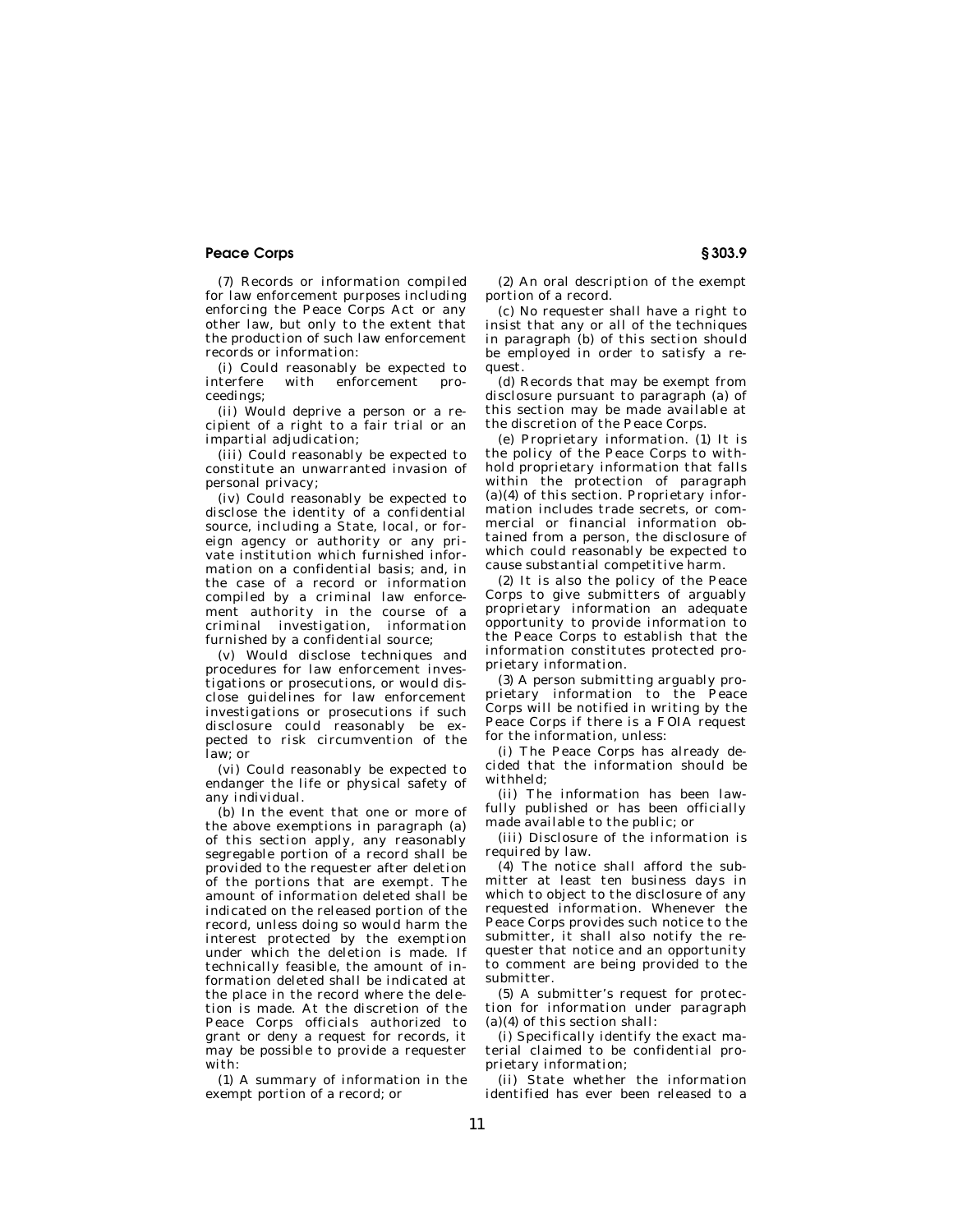person who is not in a confidential relationship with the submitter;

(iii) State the basis for the submitter's belief that the information is not commonly known or readily ascertainable by outside persons; and

(iv) State how release of the information would cause harm to the submitter's competitive position.

(6) The Peace Corps shall consider the submitter's objections and specific grounds for non-disclosure when deciding whether to disclose the information. If the Peace Corps decides to disclose the information, it shall, to the extent permitted by law, provide the submitter at least ten business days notice of its decision before the information is disclosed and a statement of its reasons for not sustaining the objection to disclosure. Whenever the Peace Corps notifies the submitter of its final decision, it shall also notify the requester.

(7) Whenever a FOIA requester brings suit seeking to compel disclosure of proprietary information, the Peace Corps shall promptly notify the submitter.

[68 FR 66008, Nov. 25, 2003; 69 FR 68695, Dec. 9, 2003]

## **§ 303.10 Responsibilities and authorities.**

(a) *Legal counsel.* The General Counsel shall furnish legal advice to Peace Corps officials and staff as to their obligations under this part and shall take such other actions as may be necessary or appropriate to assure a consistent and equitable application of the provisions of this part by and within the Peace Corps.

(b) *Authority to grant or deny requests.*  The FOIA Officer is authorized to grant or deny requests for records, except for OIG records, under this part. The OIG FOIA Officer is authorized to grant or deny requests for OIG records under this part. The FOIA Officer and the OIG FOIA Officer shall consult with each other when a request includes both Peace Corps and OIG records in order to ensure consistency and lack of duplication in processing the request.

(c)(1) *Records received from other agencies.* When the Peace Corps receives a request for a record in its possession that it has received from another agency, it shall determine whether the other agency is better qualified to decide whether the record is exempt from disclosure and, if so, whether it should be disclosed as a matter of discretion. If the Peace Corps determines it is better qualified to process the record in response to the request, then it shall do so. If the Peace Corps determines it is not better qualified to process the request, it shall either:

(i) Consult with the other agency before responding to the request; or

(ii) Refer the responsibility for responding to the request for the record to the other agency (but only if the agency is subject to FOIA). Ordinarily, the agency that originated a record will be presumed to be best able to determine whether to disclose it.

(2) *Law enforcement and classified information.* Notwithstanding paragraph (c)(1) of this section:

(i) Whenever the Peace Corps receives a request for a record containing information that relates to an investigation of a possible violation of law that was originated by another agency, the Peace Corps will either consult with the other agency before responding or refer the responsibility for responding to the request to the other agency; and

(ii) Whenever a request is made for a record containing information that has been classified by another agency or may be appropriate for classification under Executive Order 12958 or any other executive order concerning the classification of records, the Peace Corps shall refer the responsibility for responding to the request regarding that information to the agency that classified the information, should consider the information for classification, or has the primary interest in the information, as appropriate.

(3) *Notice of referral.* Whenever the Peace Corps refers all or any part of the responsibility for responding to a request to another agency, it ordinarily shall notify the requester of the referral and inform the requester of the name of the agency to which the request has been referred and the part of the request that has been referred.

(4) *Effect of consultations and referrals on timing of response.* All consultations and referrals will be handled according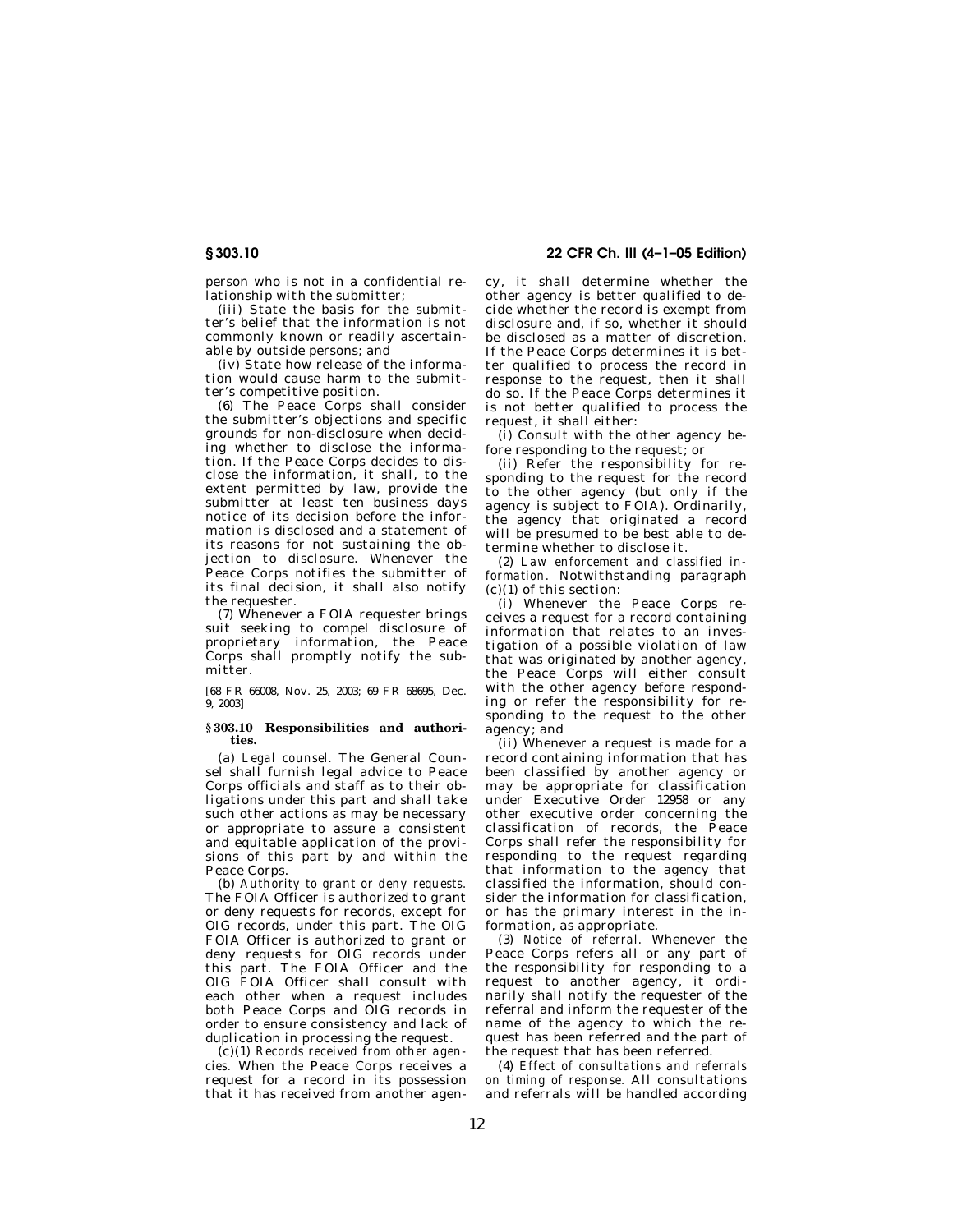to the date the FOIA request was initially received by the Peace Corps.

(5) *Agreements with other agencies.* The Peace Corps may make agreements with other agencies to eliminate the need for consultations or referrals for particular types of records.

#### **§ 303.11 Denials.**

(a) A denial of a written request for a record that complies with the requirements of §303.8 shall be in writing and shall include, as applicable:

(1) A reference to the applicable exemption or exemptions in §303.9(a) upon which the denial is based;

(2) An explanation of how the exemption applies to the requested records;

(3)  $\hat{A}$  statement explaining why it is deemed unreasonable to provide segregable portions of the record after deleting the exempt portions;

(4) An estimate of the volume of requested matter denied unless providing such estimate would harm the interest protected by the exemption under which the denial is made, if other than the FOIA Officer;

(5) The name and title of the person or persons responsible for denying the request, if other than the FOIA Officer; and

(6) An explanation of the right to appeal the denial and the procedures for submitting an appeal, including the address of the official to whom appeals should be submitted.

(b) A partial deletion of a record made available to a requester shall be deemed a denial of a record for purposes of paragraph (a) of this section. All denials shall be treated as final opinions under §303.5(b).

#### **§ 303.12 Appeals.**

(a) Any person whose written request has been denied is entitled to appeal the denial within 20 business days by writing to the Associate Director of the Office of Management or, in the case of a denial of a request for OIG Records, the Inspector General, at the address given in §303.5(a). The envelope and letter should be clearly marked ''Freedom of Information Act Appeal.'' An appeal need not be in any particular form, but should adequately identify the denial, if possible, by describing the requested record, identifying the

official who issued the denial, and providing the date on which the denial was issued.

(b) The decision of the Associate Director for the Office of Management or the Inspector General on an appeal shall be in writing and, in the event the denial is in whole or in part upheld, shall contain an explanation responsive to the arguments advanced by the requester, the matters described in  $§303.11(a)(1)$  through  $(4)$ , and the provisions for judicial review of such decision under section  $552(a)(4)$  of the FOIA. The decision shall be dispatched to the requester within 20 business days after receipt of the appeal, unless an additional period is justified pursuant to §303.8(i) and such period taken together with any earlier extension does not exceed 10 business days. The decision by the Associate Director for the Office of Management or the Inspector General shall constitute the final action of the Peace Corps. All such decisions shall be treated as final opinions under §303.5(b).

## **§ 303.13 Fees.**

(a) For information routinely provided by the Peace Corps to the public in the normal course of doing business, such as informational or recruiting brochures, no fees will be charged.

(b) For each a commercial use request, fees will be limited to reasonable standard charges for document search, review, and duplication.

(c) For each request for records sought by a representative of the news media or by an educational or noncommercial scientific institution, fees shall be limited to reasonable standard charges for document duplication after the first 100 pages.

(d) For all other requests, fees shall be limited to reasonable standard charges for search time after the first 2 hours and duplication after the first 100 pages.

(e) The schedule of reasonable standard charges for services regarding the production or disclosure of the Peace Corps records is as follows:

(1) Manual search and review of records: Salary rate of employee[s] performing the search and review plus 16%. Charges for search and review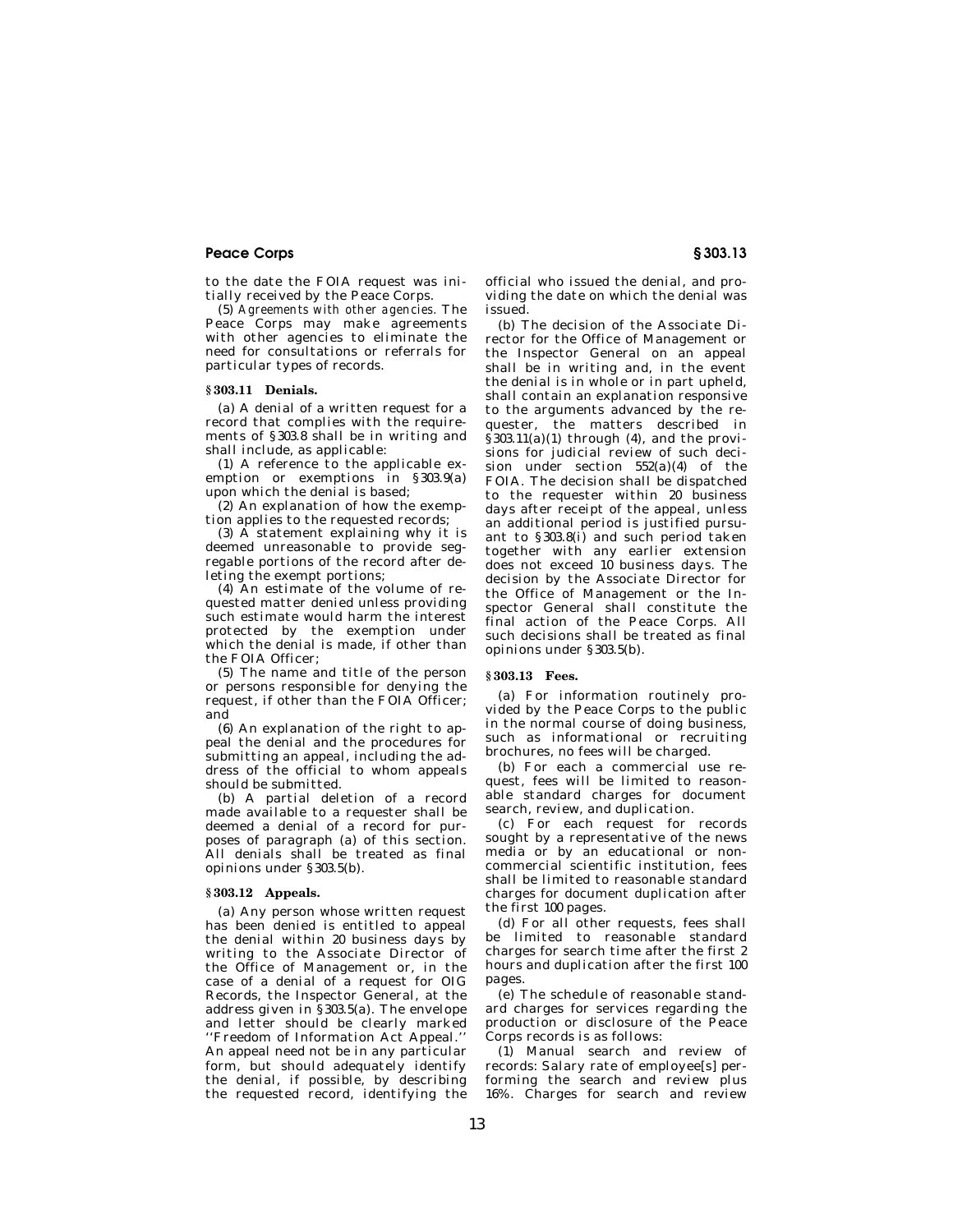time less than a full hour will be billed by quarter-hour segments;

(2) Computer time: Actual costs as incurred;

(3) Duplication by paper copy: 10 cents per page;

(4) Duplication by other methods: Actual costs as incurred;

(5) Certification of true copies: \$1.00 each;

(6) Packing and mailing records: Actual costs as incurred; and

(7) Special delivery or express mail: Actual charges as incurred.

(f) *Fee waivers:* Fees will be waived or reduced below the fees established under paragraph (e) of this section if disclosure of the information is in the public interest because it is likely to contribute significantly to public understanding of the operations or activities of the Peace Corps or Federal government and is not primarily in the commercial interest of the requester.

(1) In order to determine whether the disclosure of the information is in the public interest because it is likely to contribute significantly to public understanding of the operations or activities of the Federal government, the Peace Corps shall consider the following four criteria:

(i) The subject of the request: Whether the subject of the requested records concerns the operations or activities of the Peace Corps or Federal government;

(ii) The informative value of the information to be disclosed: Whether the disclosure is ''likely to contribute'' to an understanding of Peace Corps or Federal government operations or activities;

(iii) The contribution to an understanding of the subject by the general public likely to result from disclosure: Whether disclosure of the requested information will contribute to ''public understanding;'' and

(iv) The significance of the contribution to public understanding: Whether the disclosure is likely to contribute "significantly" to public understanding of Peace Corps or Federal government operations or activities.

(2) In order to determine whether disclosure of the information is not primarily in the commercial interest of

**§ 303.13 22 CFR Ch. III (4–1–05 Edition)** 

the requester, the Peace Corps shall consider the following two factors:

(i) The existence and magnitude of a commercial interest: Whether the requester has a commercial interest that would be furthered by the requested disclosure; and if so,

(ii) The primary interest in disclosure: Whether the magnitude of the identified commercial interest of the requester is sufficiently large, in comparison with the public interest in disclosure, that disclosure is ''primarily in the commercial interest of the requester.''

(3) These fee waiver/reduction provisions will be subject to appeal in the same manner as appeals from denial under §303.12.

(g) No fee will be charged under this section unless the cost of routine collection and processing of the fee payment is likely to exceed the average cost of processing a payment.

(h) Requesters must agree to pay all fees charged for services associated with their requests. The Peace Corps will assume that requesters agree to pay all charges for services associated with their requests up to \$25 unless otherwise indicated by the requester.

(i) No requester will be required to make an advance payment of any fee unless:

(1) The requester has previously failed to pay a required fee to another federal agency or to Peace Corps within 30 days of the date of billing, in which case an advance deposit of the full amount of the anticipated fee together with the fee then due plus interest accrued may be required. (The request will not be deemed to have been received by the Peace Corps until such payment is made.); or

(2) The Peace Corps determines that an estimated fee will exceed \$250, in which case the requester shall be notified of the amount of the anticipated fee or such portion thereof as can readily be estimated. Such notification shall be transmitted as soon as possible, but in any event within 5 business days of receipt of the request by the Peace Corps. The notification shall offer the requester the opportunity to confer with appropriate representatives of the Peace Corps for the purpose of reformulating the request so as to